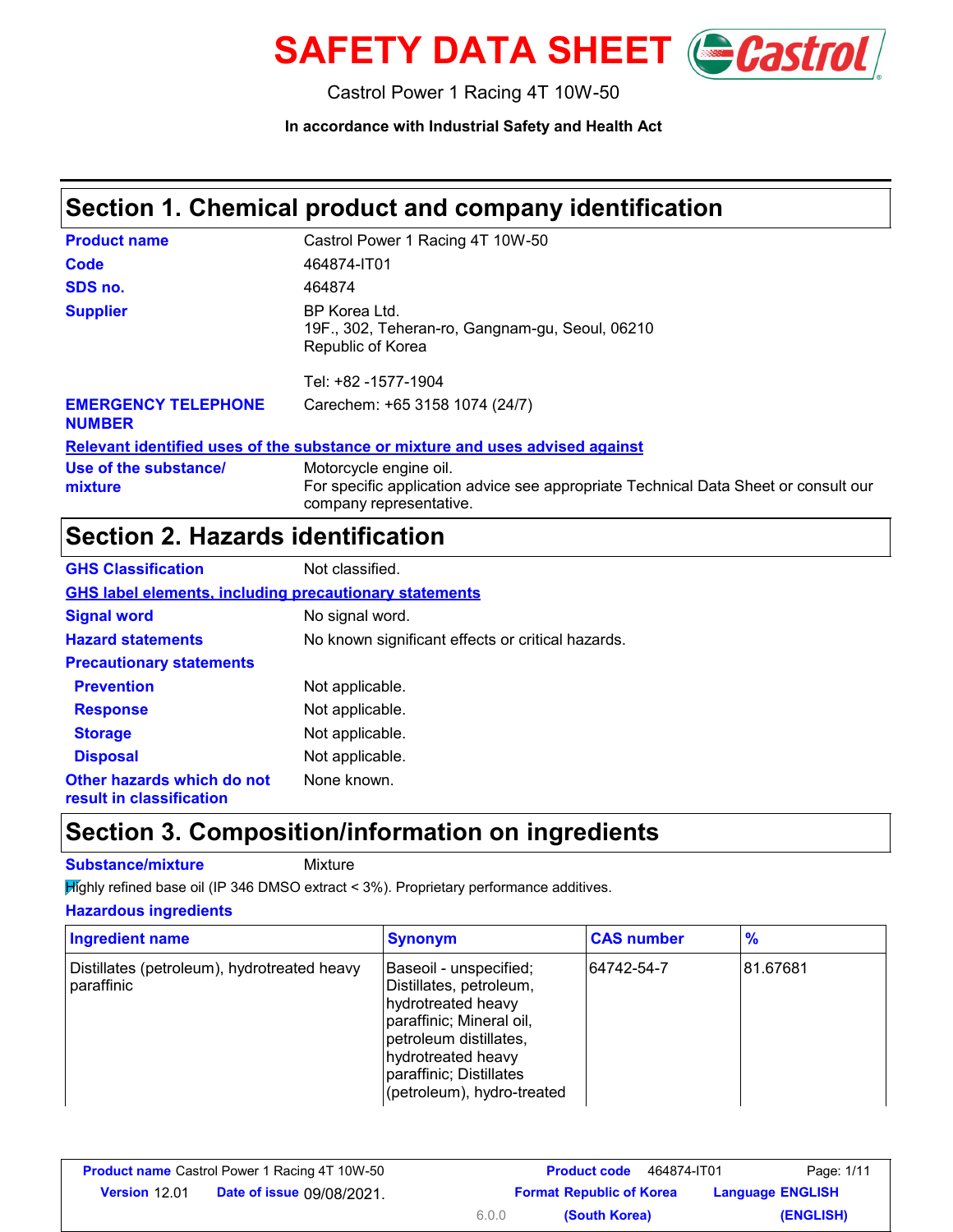| Section 3. Composition/information on ingredients            |                                                                                                                                                                                                                                                                                                                                                                                                                                                                                                                                                                                                                                                                                                                                                                                          |            |                 |
|--------------------------------------------------------------|------------------------------------------------------------------------------------------------------------------------------------------------------------------------------------------------------------------------------------------------------------------------------------------------------------------------------------------------------------------------------------------------------------------------------------------------------------------------------------------------------------------------------------------------------------------------------------------------------------------------------------------------------------------------------------------------------------------------------------------------------------------------------------------|------------|-----------------|
| Distillates (petroleum), solvent-dewaxed<br>heavy paraffinic | heavy paraffinic; Paraffin oil;<br>HYDROTREATED HEAVY<br>PARAFFINIC DISTILLATE;<br><b>DISTILLATES</b><br>(PETROLEUM)<br><b>HYDROFVLD; Distillates</b><br>(petroleum), hydrotreated<br>heavy paraffinic, Baseoil -<br>unspecified<br>Baseoil - unspecified;<br>Distillates, petroleum,<br>solvent dewaxed heavy<br>paraffinic; Mineral oil,<br>petroleum distillates,<br>solvent-dewaxed heavy<br>paraffinic; Paraffin oil;<br>Distillates, petroleum,<br>solvent-dewaxed heavy<br>paraffinic; Distillate (Pet.)                                                                                                                                                                                                                                                                          | 64742-65-0 | 6.182224        |
| Distillates (petroleum), hydrotreated heavy<br>paraffinic    | solvent-dewaxed heavy<br>paraffinic; SOLVENT<br>REFINED PARAFFINIC<br>MINERAL OIL; OILS,<br>PARAFFINIC, HEAVY,<br>SOLVENT DEWAXED;<br>Solvent dewaxed heavy<br>paraffinic petroleum oil;<br><b>PARAFFINIC</b><br><b>PETROLEUM</b><br><b>DISTILLATES; Distillates</b><br>(petroleum), solvent-<br>dewaxed heavy paraffinic,<br>Baseoil - unspecified<br>Baseoil - unspecified;<br>Distillates, petroleum,<br>hydrotreated heavy<br>paraffinic; Mineral oil,<br>petroleum distillates,<br>hydrotreated heavy<br>paraffinic; Distillates<br>(petroleum), hydro-treated<br>heavy paraffinic; Paraffin oil;<br>HYDROTREATED HEAVY<br>PARAFFINIC DISTILLATE;<br><b>DISTILLATES</b><br>(PETROLEUM)<br><b>HYDROFVLD; Distillates</b><br>(petroleum), hydrotreated<br>heavy paraffinic, Baseoil - | 64742-54-7 | 4.366002446     |
| <b>Nickel</b>                                                | unspecified                                                                                                                                                                                                                                                                                                                                                                                                                                                                                                                                                                                                                                                                                                                                                                              | 7440-02-0  | 0.0000104125032 |

### **Non-hazardous ingredients**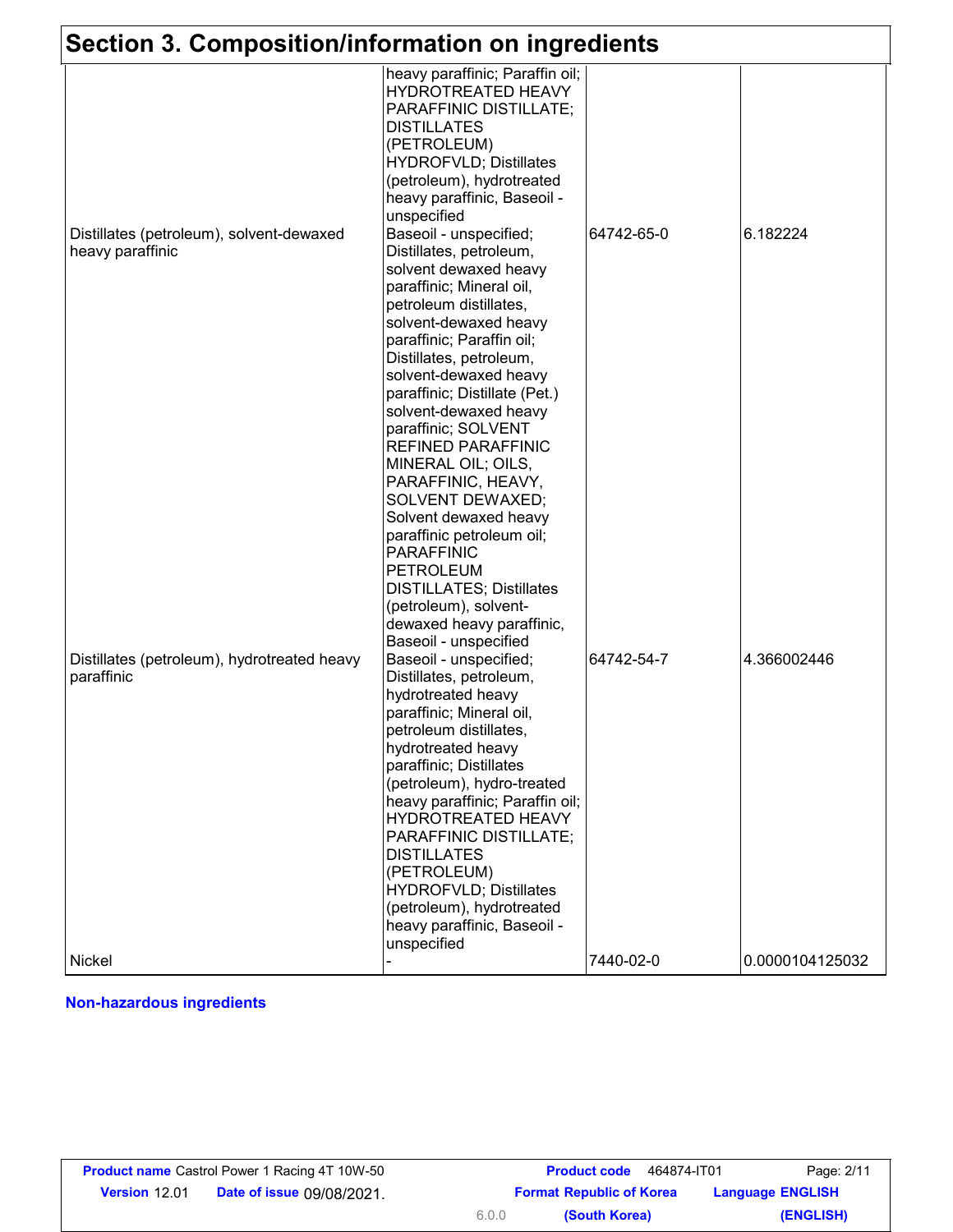# **Section 3. Composition/information on ingredients**

| <b>Ingredient name</b> | <b>Synonym</b> | <b>CAS number</b> | $\frac{9}{6}$     |
|------------------------|----------------|-------------------|-------------------|
| Trade secret.          | Trade secret.  | Trade secret.     | 1.59 - 1.9875     |
| Trade secret.          | Trade secret.  | Trade secret.     | 1.0518 - 1.5777   |
| l Trade secret.        | Trade secret.  | Trade secret.     | 0.8997            |
| Trade secret.          | Trade secret.  | Trade secret.     | 0.89183           |
| l Trade secret.        | Trade secret.  | Trade secret.     | 0.63257           |
| l Trade secret.        | Trade secret.  | Trade secret.     | 0.62629           |
| l Trade secret.        | Trade secret.  | Trade secret.     | 0.6258            |
| Trade secret.          | Trade secret.  | Trade secret.     | 0.56109           |
| Trade secret.          | Trade secret.  | Trade secret.     | $0.0795 - 0.3975$ |
| Trade secret.          | Trade secret.  | Trade secret.     | $0.0795 - 0.3975$ |
| Trade secret.          | Trade secret.  | Trade secret.     | $0.0795 - 0.3975$ |
| Trade secret.          | Trade secret.  | Trade secret.     | 0.1348            |
|                        |                |                   |                   |

**There are no additional ingredients present which, within the current knowledge of the supplier and in the concentrations applicable, are classified as hazardous to health or the environment and hence require reporting in this section.**

**Occupational exposure limits, if available, are listed in Section 8.**

### **Section 4. First aid measures**

| Eye contact                       | In case of contact, immediately flush eyes with plenty of water for at least 15<br>minutes. Eyelids should be held away from the eyeball to ensure thorough rinsing.<br>Check for and remove any contact lenses. Get medical attention. |
|-----------------------------------|-----------------------------------------------------------------------------------------------------------------------------------------------------------------------------------------------------------------------------------------|
| <b>Skin contact</b>               | Wash skin thoroughly with soap and water or use recognised skin cleanser.<br>Remove contaminated clothing and shoes. Wash clothing before reuse. Clean<br>shoes thoroughly before reuse. Get medical attention if symptoms occur.       |
| <b>Inhalation</b>                 | If inhaled, remove to fresh air. Get medical attention if symptoms occur.                                                                                                                                                               |
| <b>Ingestion</b>                  | Do not induce vomiting unless directed to do so by medical personnel. Get medical<br>attention if symptoms occur.                                                                                                                       |
|                                   | Indication of immediate medical attention and special treatment needed, if necessary                                                                                                                                                    |
| <b>Specific treatments</b>        | No specific treatment.                                                                                                                                                                                                                  |
| <b>Notes to physician</b>         | Treatment should in general be symptomatic and directed to relieving any effects.                                                                                                                                                       |
| <b>Protection of first-aiders</b> | No action shall be taken involving any personal risk or without suitable training.                                                                                                                                                      |

# **Section 5. Firefighting measures**

| <b>Extinguishing media</b>                               |                                                                                                                                                                                                   |
|----------------------------------------------------------|---------------------------------------------------------------------------------------------------------------------------------------------------------------------------------------------------|
| <b>Suitable</b>                                          | In case of fire, use foam, dry chemical or carbon dioxide extinguisher or spray.                                                                                                                  |
| <b>Not suitable</b>                                      | Do not use water jet.                                                                                                                                                                             |
| <b>Specific hazards arising</b><br>from the chemical     | In a fire or if heated, a pressure increase will occur and the container may burst.                                                                                                               |
| <b>Hazardous thermal</b><br>decomposition products       | Combustion products may include the following:<br>carbon oxides (CO, CO <sub>2</sub> ) (carbon monoxide, carbon dioxide)                                                                          |
| <b>Special protective</b><br>equipment for fire-fighters | Fire-fighters should wear positive pressure self-contained breathing apparatus<br>(SCBA) and full turnout gear.                                                                                   |
| <b>Special protective actions</b><br>for fire-fighters   | No action shall be taken involving any personal risk or without suitable training.<br>Promptly isolate the scene by removing all persons from the vicinity of the incident if<br>there is a fire. |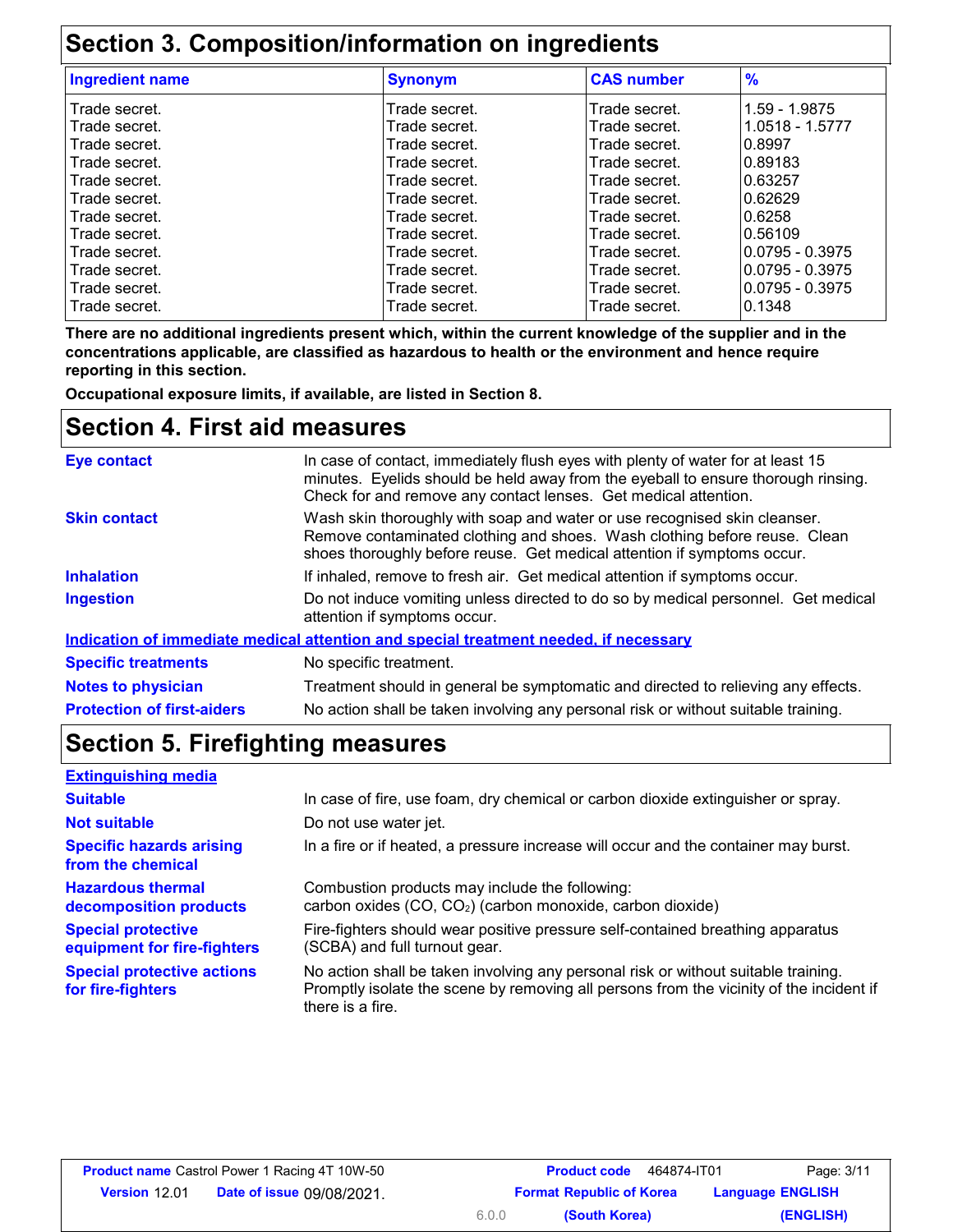# **Section 6. Accidental release measures**

| <b>Personal precautions,</b><br>protective equipment and<br>emergency procedures | No action shall be taken involving any personal risk or without suitable training.<br>Evacuate surrounding areas. Keep unnecessary and unprotected personnel from<br>entering. Do not touch or walk through spilt material. Put on appropriate personal<br>protective equipment. Floors may be slippery; use care to avoid falling.                                                                |  |
|----------------------------------------------------------------------------------|----------------------------------------------------------------------------------------------------------------------------------------------------------------------------------------------------------------------------------------------------------------------------------------------------------------------------------------------------------------------------------------------------|--|
| <b>Environmental precautions</b>                                                 | Avoid dispersal of spilt material and runoff and contact with soil, waterways, drains<br>and sewers. Inform the relevant authorities if the product has caused environmental<br>pollution (sewers, waterways, soil or air).                                                                                                                                                                        |  |
| Methods and material for containment and cleaning up                             |                                                                                                                                                                                                                                                                                                                                                                                                    |  |
| <b>Small spill</b>                                                               | Stop leak if without risk. Move containers from spill area. Absorb with an inert<br>material and place in an appropriate waste disposal container. Dispose of via a<br>licensed waste disposal contractor.                                                                                                                                                                                         |  |
| Large spill                                                                      | Stop leak if without risk. Move containers from spill area. Prevent entry into sewers,<br>water courses, basements or confined areas. Contain and collect spillage with non-<br>combustible, absorbent material e.g. sand, earth, vermiculite or diatomaceous earth<br>and place in container for disposal according to local regulations. Dispose of via a<br>licensed waste disposal contractor. |  |

### **Section 7. Handling and storage**

| <b>Precautions for safe handling</b>                                             |                                                                                                                                                                                                                                                                                                                                                                                                                                                                                                                                                                                                |
|----------------------------------------------------------------------------------|------------------------------------------------------------------------------------------------------------------------------------------------------------------------------------------------------------------------------------------------------------------------------------------------------------------------------------------------------------------------------------------------------------------------------------------------------------------------------------------------------------------------------------------------------------------------------------------------|
| <b>Protective measures</b>                                                       | Put on appropriate personal protective equipment (see Section 8).                                                                                                                                                                                                                                                                                                                                                                                                                                                                                                                              |
| <b>Advice on general</b><br>occupational hygiene                                 | Eating, drinking and smoking should be prohibited in areas where this material is<br>handled, stored and processed. Wash thoroughly after handling. Remove<br>contaminated clothing and protective equipment before entering eating areas. See<br>also Section 8 for additional information on hygiene measures.                                                                                                                                                                                                                                                                               |
| <b>Conditions for safe</b><br>storage, including any<br><b>incompatibilities</b> | Store in accordance with local regulations. Store in original container protected<br>from direct sunlight in a dry, cool and well-ventilated area, away from incompatible<br>materials (see Section 10) and food and drink. Keep container tightly closed and<br>sealed until ready for use. Store and use only in equipment/containers designed<br>for use with this product. Containers that have been opened must be carefully<br>resealed and kept upright to prevent leakage. Do not store in unlabelled<br>containers. Use appropriate containment to avoid environmental contamination. |
| <b>Not suitable</b>                                                              | Prolonged exposure to elevated temperature                                                                                                                                                                                                                                                                                                                                                                                                                                                                                                                                                     |

# **Section 8. Exposure controls/personal protection**

#### **Control parameters**

| <b>Ingredient name</b>                                    | <b>Exposure limits</b>                                                                                                         |
|-----------------------------------------------------------|--------------------------------------------------------------------------------------------------------------------------------|
| Distillates (petroleum), hydrotreated heavy paraffinic    | <b>ACGIH TLV (United States).</b><br>TWA: 5 mg/m <sup>3</sup> 8 hours. Issued/Revised:<br>11/2009 Form: Inhalable fraction     |
| Distillates (petroleum), solvent-dewaxed heavy paraffinic | <b>ACGIH TLV (United States).</b><br>TWA: 5 mg/m <sup>3</sup> 8 hours. Issued/Revised:<br>11/2009 Form: Inhalable fraction     |
| Distillates (petroleum), hydrotreated heavy paraffinic    | <b>ACGIH TLV (United States).</b><br>TWA: 5 mg/m <sup>3</sup> 8 hours. Issued/Revised:<br>11/2009 Form: Inhalable fraction     |
| <b>Nickel</b>                                             | <b>Ministry of Employment and Labor</b><br>(Republic of Korea).<br>TWA: 1 mg/m <sup>3</sup> 8 hours. Issued/Revised:<br>3/1997 |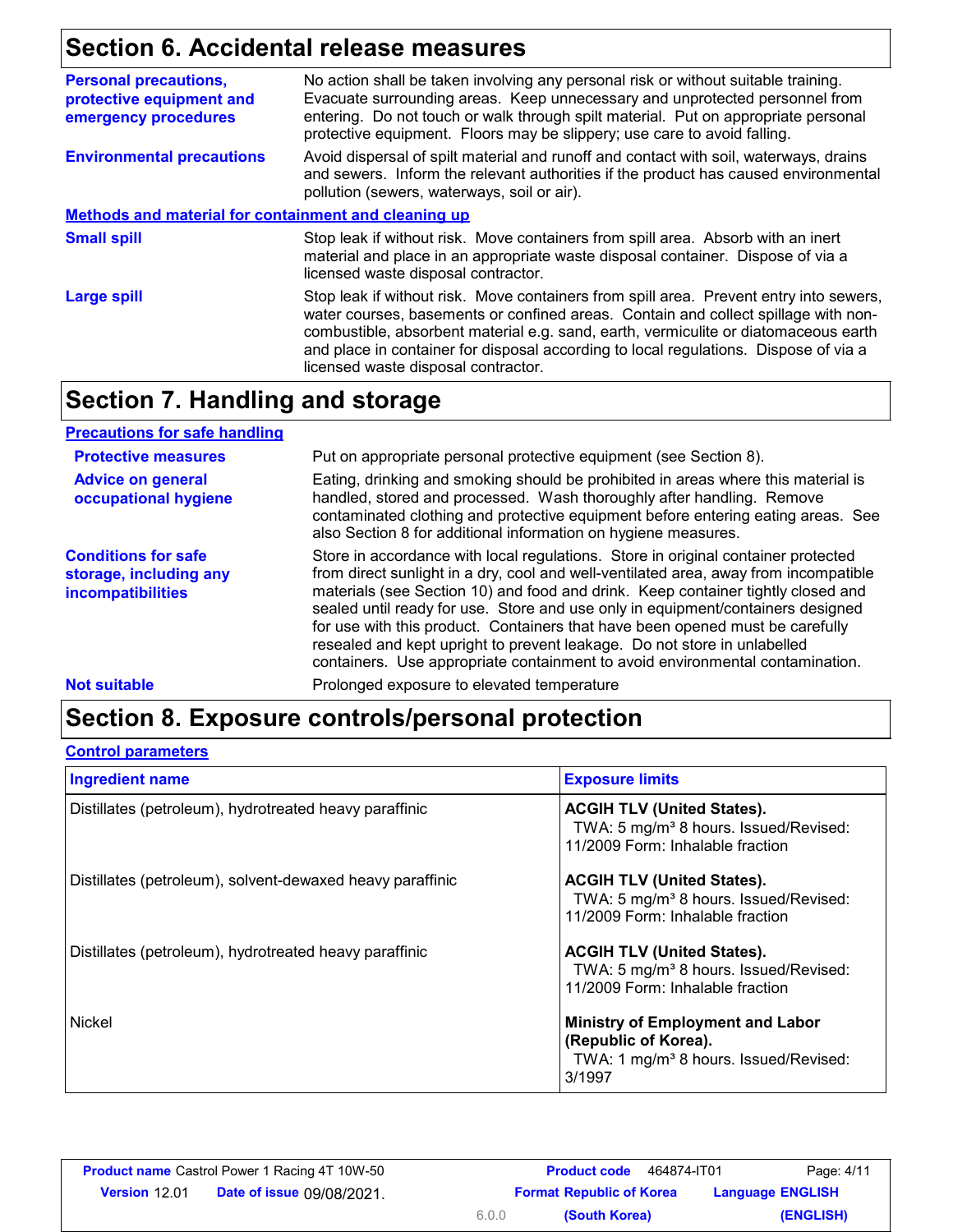# **Section 8. Exposure controls/personal protection**

Other ingredients including trade secret: not applicable

| <b>Recommended monitoring</b><br>procedures       | If this product contains ingredients with exposure limits, personal, workplace<br>atmosphere or biological monitoring may be required to determine the effectiveness<br>of the ventilation or other control measures and/or the necessity to use respiratory<br>protective equipment. Reference should be made to appropriate monitoring<br>standards. Reference to national guidance documents for methods for the<br>determination of hazardous substances will also be required.                                                                                                                                                                                                                                                                                                                                                                                                                                                                                                                           |
|---------------------------------------------------|---------------------------------------------------------------------------------------------------------------------------------------------------------------------------------------------------------------------------------------------------------------------------------------------------------------------------------------------------------------------------------------------------------------------------------------------------------------------------------------------------------------------------------------------------------------------------------------------------------------------------------------------------------------------------------------------------------------------------------------------------------------------------------------------------------------------------------------------------------------------------------------------------------------------------------------------------------------------------------------------------------------|
| <b>Appropriate engineering</b><br><b>controls</b> | All activities involving chemicals should be assessed for their risks to health, to<br>ensure exposures are adequately controlled. Personal protective equipment should<br>only be considered after other forms of control measures (e.g. engineering controls)<br>have been suitably evaluated. Personal protective equipment should conform to<br>appropriate standards, be suitable for use, be kept in good condition and properly<br>maintained.<br>Your supplier of personal protective equipment should be consulted for advice on<br>selection and appropriate standards. For further information contact your national<br>organisation for standards.<br>Provide exhaust ventilation or other engineering controls to keep the relevant<br>airborne concentrations below their respective occupational exposure limits.<br>The final choice of protective equipment will depend upon a risk assessment. It is<br>important to ensure that all items of personal protective equipment are compatible. |
| <b>Environmental exposure</b><br>controls         | Emissions from ventilation or work process equipment should be checked to ensure<br>they comply with the requirements of environmental protection legislation. In some<br>cases, fume scrubbers, filters or engineering modifications to the process<br>equipment will be necessary to reduce emissions to acceptable levels.                                                                                                                                                                                                                                                                                                                                                                                                                                                                                                                                                                                                                                                                                 |
| <b>Personal protective equipment</b>              |                                                                                                                                                                                                                                                                                                                                                                                                                                                                                                                                                                                                                                                                                                                                                                                                                                                                                                                                                                                                               |
| <b>Respiratory protection</b>                     | In case of insufficient ventilation, wear suitable respiratory equipment.<br>The correct choice of respiratory protection depends upon the chemicals being<br>handled, the conditions of work and use, and the condition of the respiratory<br>equipment. Safety procedures should be developed for each intended application.<br>Respiratory protection equipment should therefore be chosen in consultation with<br>the supplier/manufacturer and with a full assessment of the working conditions.                                                                                                                                                                                                                                                                                                                                                                                                                                                                                                         |
| <b>Eye protection</b>                             | Safety glasses with side shields.                                                                                                                                                                                                                                                                                                                                                                                                                                                                                                                                                                                                                                                                                                                                                                                                                                                                                                                                                                             |
| <b>Hand protection</b>                            | Wear protective gloves if prolonged or repeated contact is likely. Wear chemical<br>resistant gloves. Recommended: Nitrile gloves. The correct choice of protective<br>gloves depends upon the chemicals being handled, the conditions of work and use,<br>and the condition of the gloves (even the best chemically resistant glove will break<br>down after repeated chemical exposures). Most gloves provide only a short time of<br>protection before they must be discarded and replaced. Because specific work<br>environments and material handling practices vary, safety procedures should be<br>developed for each intended application. Gloves should therefore be chosen in<br>consultation with the supplier/manufacturer and with a full assessment of the<br>working conditions.                                                                                                                                                                                                               |
| <b>Skin protection</b>                            | Use of protective clothing is good industrial practice.<br>Personal protective equipment for the body should be selected based on the task<br>being performed and the risks involved and should be approved by a specialist<br>before handling this product.<br>Cotton or polyester/cotton overalls will only provide protection against light<br>superficial contamination that will not soak through to the skin. Overalls should be<br>laundered on a regular basis. When the risk of skin exposure is high (e.g. when<br>cleaning up spillages or if there is a risk of splashing) then chemical resistant aprons<br>and/or impervious chemical suits and boots will be required.                                                                                                                                                                                                                                                                                                                         |
| <b>Hygiene measures</b>                           | Wash hands, forearms and face thoroughly after handling chemical products, before<br>eating, smoking and using the lavatory and at the end of the working period.<br>Appropriate techniques should be used to remove potentially contaminated clothing.<br>Wash contaminated clothing before reusing. Ensure that eyewash stations and<br>safety showers are close to the workstation location.                                                                                                                                                                                                                                                                                                                                                                                                                                                                                                                                                                                                               |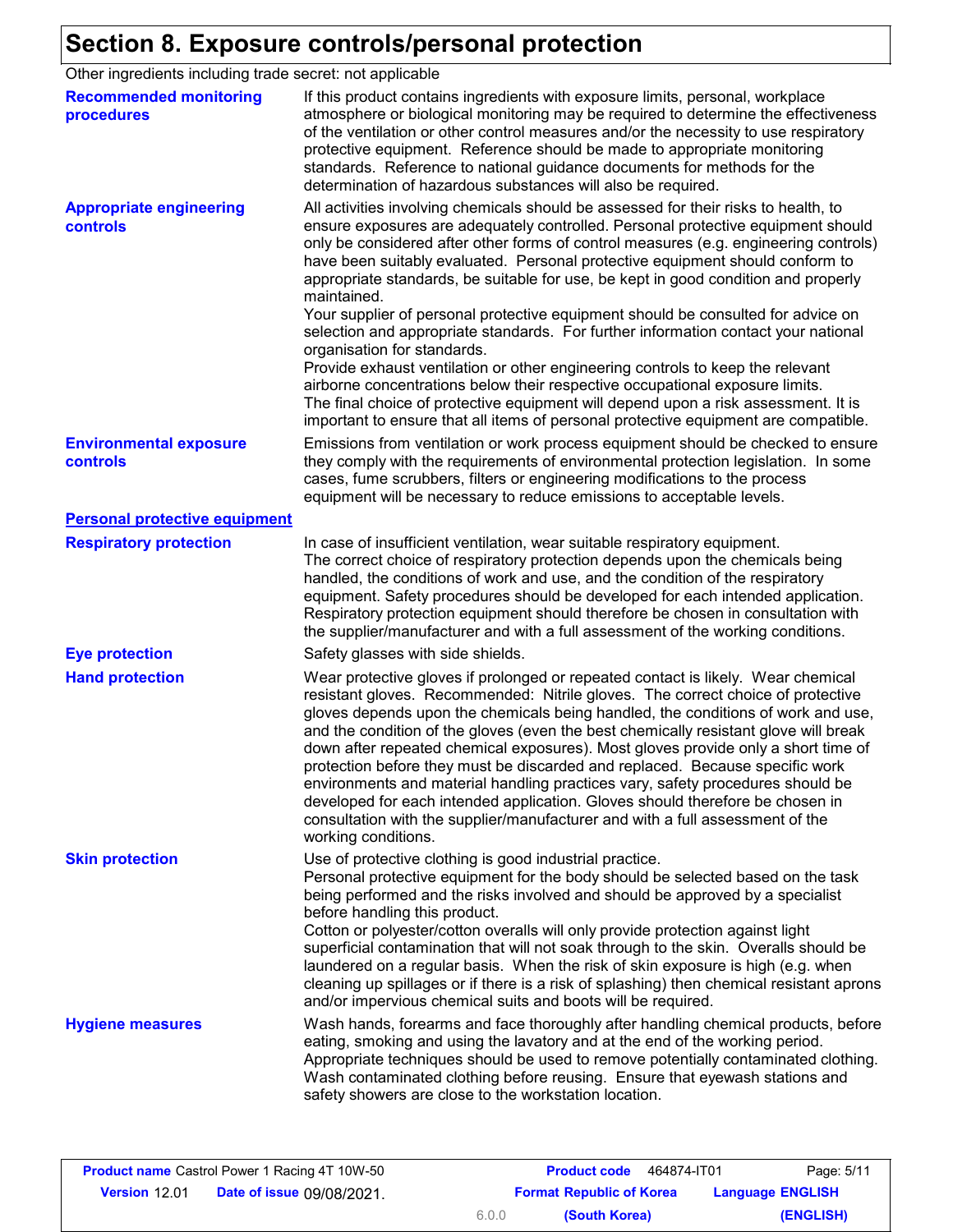# **Section 9. Physical and chemical properties**

| <b>Appearance</b>                                 |                                                                                                                                         |
|---------------------------------------------------|-----------------------------------------------------------------------------------------------------------------------------------------|
| <b>Physical state</b>                             | Liquid.                                                                                                                                 |
| <b>Colour</b>                                     | Red.                                                                                                                                    |
| <b>Odour</b>                                      | Not available.                                                                                                                          |
| <b>Odour threshold</b>                            | Not available.                                                                                                                          |
| рH                                                | Not applicable.                                                                                                                         |
| <b>Melting/freezing point</b>                     | Not available.                                                                                                                          |
| <b>Boiling point/boiling range</b>                | Not available.                                                                                                                          |
| <b>Flash point</b>                                | Closed cup: 208°C (406.4°F) [Pensky-Martens.]                                                                                           |
| <b>Evaporation rate</b>                           | Not available.                                                                                                                          |
| <b>Flammability (solid, gas)</b>                  | Not available.                                                                                                                          |
|                                                   | Not applicable. Based on - Physical state                                                                                               |
| Lower and upper explosive<br>(flammable) limits   | Not available.                                                                                                                          |
| <b>Vapour pressure</b>                            | Not available.                                                                                                                          |
| <b>Solubility</b>                                 | insoluble in water.                                                                                                                     |
| <b>Vapour density</b>                             | Not available.                                                                                                                          |
| <b>Relative density</b>                           | Not available.                                                                                                                          |
| <b>Density</b>                                    | <1000 kg/m <sup>3</sup> (<1 g/cm <sup>3</sup> ) at 20 <sup>°</sup> C                                                                    |
| <b>Partition coefficient: n-</b><br>octanol/water | Not available.                                                                                                                          |
| <b>Auto-ignition temperature</b>                  | Not available.                                                                                                                          |
| <b>Decomposition temperature</b>                  | Not available.                                                                                                                          |
| <b>Viscosity</b>                                  | Kinematic: 112 mm <sup>2</sup> /s (112 cSt) at $40^{\circ}$ C<br>Kinematic: 16.4 to 17.8 mm <sup>2</sup> /s (16.4 to 17.8 cSt) at 100°C |
| <b>Molecular weight</b>                           | Not applicable as it is a mixture                                                                                                       |

# **Section 10. Stability and reactivity**

| <b>Chemical stability</b>                    | The product is stable.                                                                                                                                                     |
|----------------------------------------------|----------------------------------------------------------------------------------------------------------------------------------------------------------------------------|
| <b>Possibility of hazardous</b><br>reactions | Under normal conditions of storage and use, hazardous reactions will not occur.<br>Under normal conditions of storage and use, hazardous polymerisation will not<br>occur. |
| <b>Conditions to avoid</b>                   | Avoid all possible sources of ignition (spark or flame).                                                                                                                   |
| <b>Incompatible materials</b>                | Reactive or incompatible with the following materials: oxidising materials.                                                                                                |
| <b>Hazardous decomposition</b><br>products   | Under normal conditions of storage and use, hazardous decomposition products<br>should not be produced.                                                                    |

# **Section 11. Toxicological information**

| Information on likely routes of<br>exposure | Routes of entry anticipated: Dermal, Inhalation.                                                    |
|---------------------------------------------|-----------------------------------------------------------------------------------------------------|
| <b>Acute toxicity</b>                       |                                                                                                     |
| <b>Inhalation</b>                           | Vapour inhalation under ambient conditions is not normally a problem due to low<br>vapour pressure. |
| <b>Ingestion</b>                            | No known significant effects or critical hazards.                                                   |
| <b>Skin contact</b>                         | Defatting to the skin. May cause skin dryness and irritation.                                       |
| Eye contact                                 | No known significant effects or critical hazards.                                                   |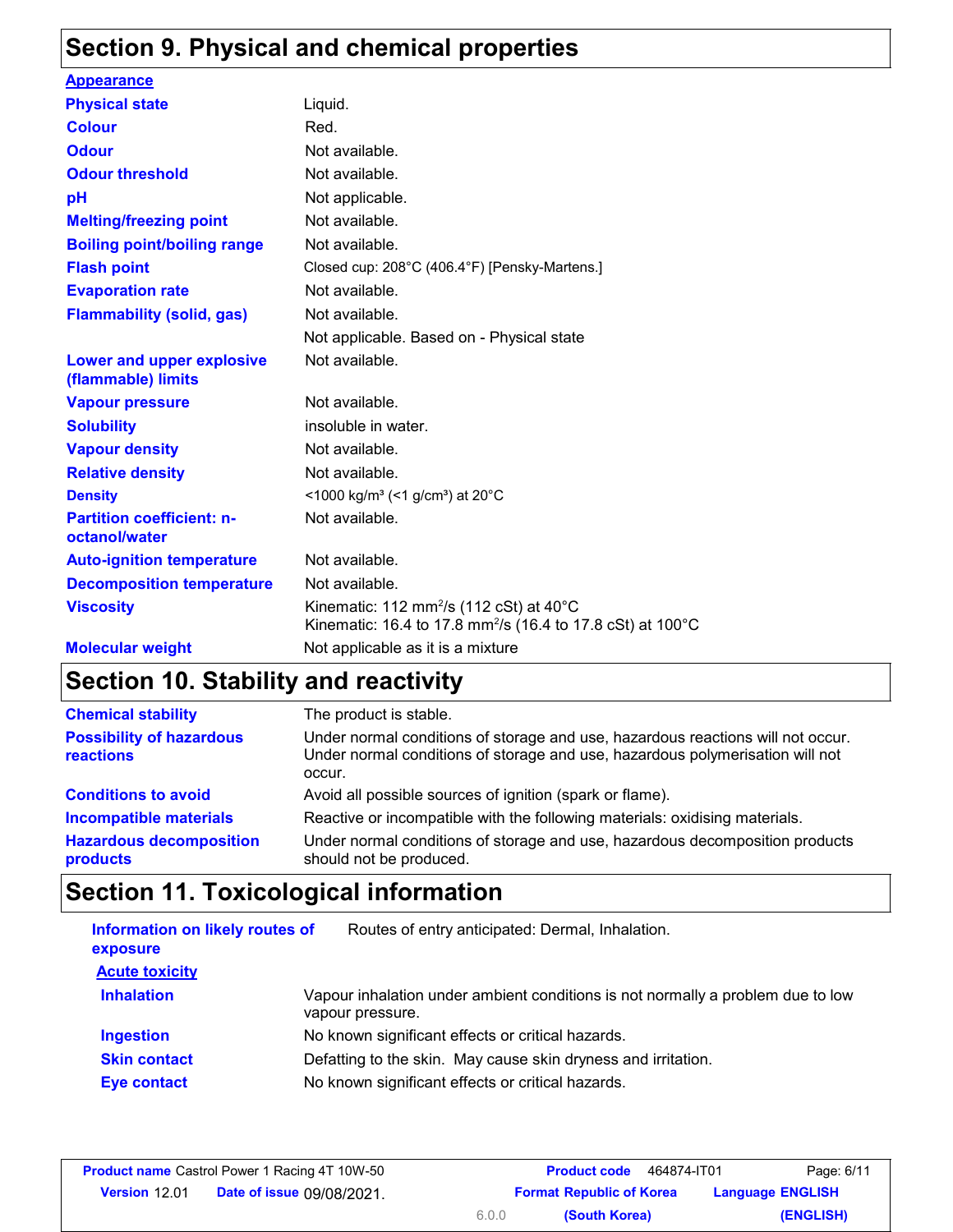#### **Section 11. Toxicological information** Not available. **Product/ingredient name Test Species Result Exposure Ingestion Inhalation** No specific data. No specific data. Adverse symptoms may include the following: irritation dryness cracking No specific data. **Symptoms related to the physical, chemical and toxicological characteristics Skin Eyes Delayed and immediate effects as well as chronic effects from short and long-term exposure Skin corrosion or irritation Serious eye damage/eye irritation Respiratory Irritation Sensitisation** Not available for product and all ingredients. Not available for product and all ingredients. Not available for product and all ingredients. **Respiratory Sensitisation** Not available for product and all ingredients. **Skin Sensitisation** Not available for product and all ingredients. Not available for product and all ingredients. **Product/ingredient name Test authority / Test number Species Route / Result Conc. Remarks Remarks Irritation/Corrosion** Not available for product and all ingredients. **Product/ingredient name | Route of exposure Species Result Remarks**

#### **CMR - ISHA Article 42 Public Notice No 2016-41 Occupational Exposure Limits**

| <b>Product/ingredient name</b> | <b>CAS number</b> | <b>Classification</b>        |
|--------------------------------|-------------------|------------------------------|
| Nickel                         | 7440-02-0         | CARCINOGENICITY - Category 2 |

**Carcinogenicity**

Not available for product and all ingredients.

**Germ cell mutagenicity**

| <b>Product/ingredient name</b>                    | Test               |                | <b>Experiment</b> | <b>Result</b>                                                                      | <b>Remarks</b> |  |
|---------------------------------------------------|--------------------|----------------|-------------------|------------------------------------------------------------------------------------|----------------|--|
| Not available for product<br>and all ingredients. |                    |                |                   |                                                                                    |                |  |
| <b>Reproductive toxicity</b>                      |                    |                |                   |                                                                                    |                |  |
| <b>Product/</b><br>ingredient name                | <b>Test detail</b> | <b>Species</b> | <b>Exposure</b>   | <b>Developmental Maternal Fertility Remarks</b><br><b>toxicity</b><br><b>toxin</b> |                |  |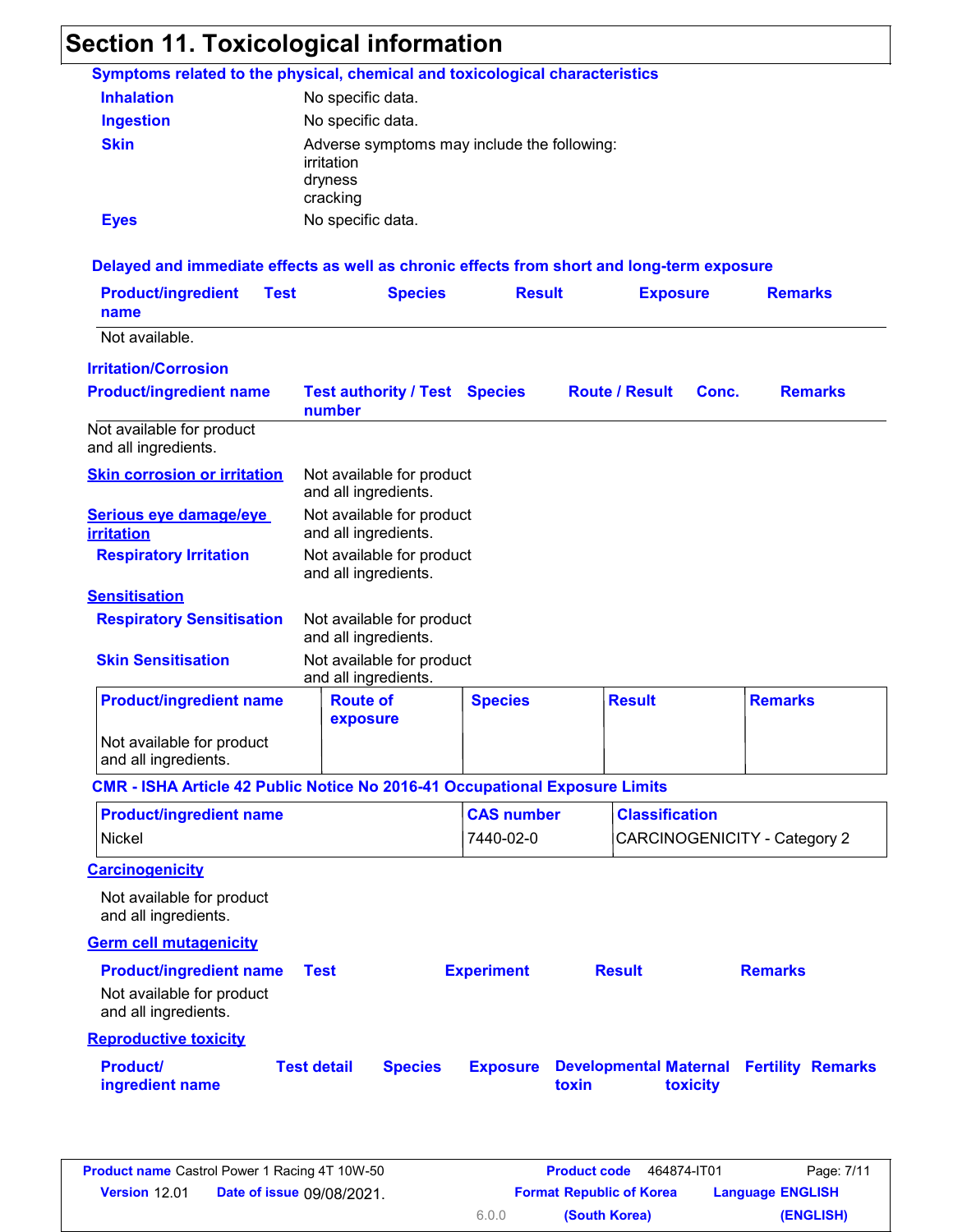# **Section 11. Toxicological information**

| Not available for product<br>and all ingredients.       |                  |                                                                                                                                                                                                               |                             |                                                                                                                                                                        |
|---------------------------------------------------------|------------------|---------------------------------------------------------------------------------------------------------------------------------------------------------------------------------------------------------------|-----------------------------|------------------------------------------------------------------------------------------------------------------------------------------------------------------------|
| <b>Teratogenicity</b>                                   |                  | No known significant effects or critical hazards.                                                                                                                                                             |                             |                                                                                                                                                                        |
| <b>Developmental effects</b>                            |                  | No known significant effects or critical hazards.                                                                                                                                                             |                             |                                                                                                                                                                        |
| <b>Fertility effects</b>                                |                  | No known significant effects or critical hazards.                                                                                                                                                             |                             |                                                                                                                                                                        |
| <b>Specific target organ toxicity (single exposure)</b> |                  |                                                                                                                                                                                                               |                             |                                                                                                                                                                        |
| Not available for product<br>and all ingredients.       |                  |                                                                                                                                                                                                               |                             |                                                                                                                                                                        |
| Specific target organ toxicity (repeated exposure)      |                  |                                                                                                                                                                                                               |                             |                                                                                                                                                                        |
| <b>Name</b>                                             |                  | <b>Category</b>                                                                                                                                                                                               | <b>Route of</b><br>exposure | <b>Target organs</b>                                                                                                                                                   |
| <b>Nickel</b>                                           |                  | Category 1                                                                                                                                                                                                    |                             |                                                                                                                                                                        |
| <b>Potential chronic health effects</b>                 |                  |                                                                                                                                                                                                               |                             |                                                                                                                                                                        |
| <b>General</b>                                          | USED ENGINE OILS | Combustion products resulting from the operation of internal combustion engines<br>contaminate engine oils during use. Used engine oil may contain hazardous<br>high standard of personal hygiene maintained. |                             | components which have the potential to cause skin cancer. Frequent or prolonged<br>contact with all types and makes of used engine oil must therefore be avoided and a |
| <b>Carcinogenicity</b>                                  |                  | No known significant effects or critical hazards.                                                                                                                                                             |                             |                                                                                                                                                                        |
| <b>Mutagenicity</b>                                     |                  | No known significant effects or critical hazards.                                                                                                                                                             |                             |                                                                                                                                                                        |
| <b>Aspiration hazard</b>                                |                  |                                                                                                                                                                                                               |                             |                                                                                                                                                                        |
|                                                         |                  |                                                                                                                                                                                                               |                             |                                                                                                                                                                        |
| <b>Name</b>                                             |                  |                                                                                                                                                                                                               | <b>Result</b>               |                                                                                                                                                                        |

**Other information** Not available.

# **Section 12. Ecological information**

| <b>Ecotoxicity</b>                  | No known significant effects or critical hazards.                                                                         |
|-------------------------------------|---------------------------------------------------------------------------------------------------------------------------|
| Persistence/degradability           |                                                                                                                           |
| Expected to be biodegradable.       |                                                                                                                           |
| <b>Mobility in soil</b>             | Spillages may penetrate the soil causing ground water contamination.                                                      |
| <b>Bioaccumulative potential</b>    | This product is not expected to bioaccumulate through food chains in the<br>environment.                                  |
| <b>Other adverse effects</b>        | No known significant effects or critical hazards.                                                                         |
| <b>Other ecological information</b> | Spills may form a film on water surfaces causing physical damage to organisms.<br>Oxygen transfer could also be impaired. |

# **Section 13. Disposal considerations**

The generation of waste should be avoided or minimised wherever possible. Disposal of this product, solutions and any by-products should at all times comply with the requirements of environmental protection and waste disposal legislation and any regional local authority requirements. Dispose of surplus and nonrecyclable products via a licensed waste disposal contractor. Waste should not be disposed of untreated to the sewer unless fully compliant with the requirements of all authorities with jurisdiction. Waste packaging should be recycled. Incineration or landfill should only be considered when recycling is not feasible. **Disposal methods**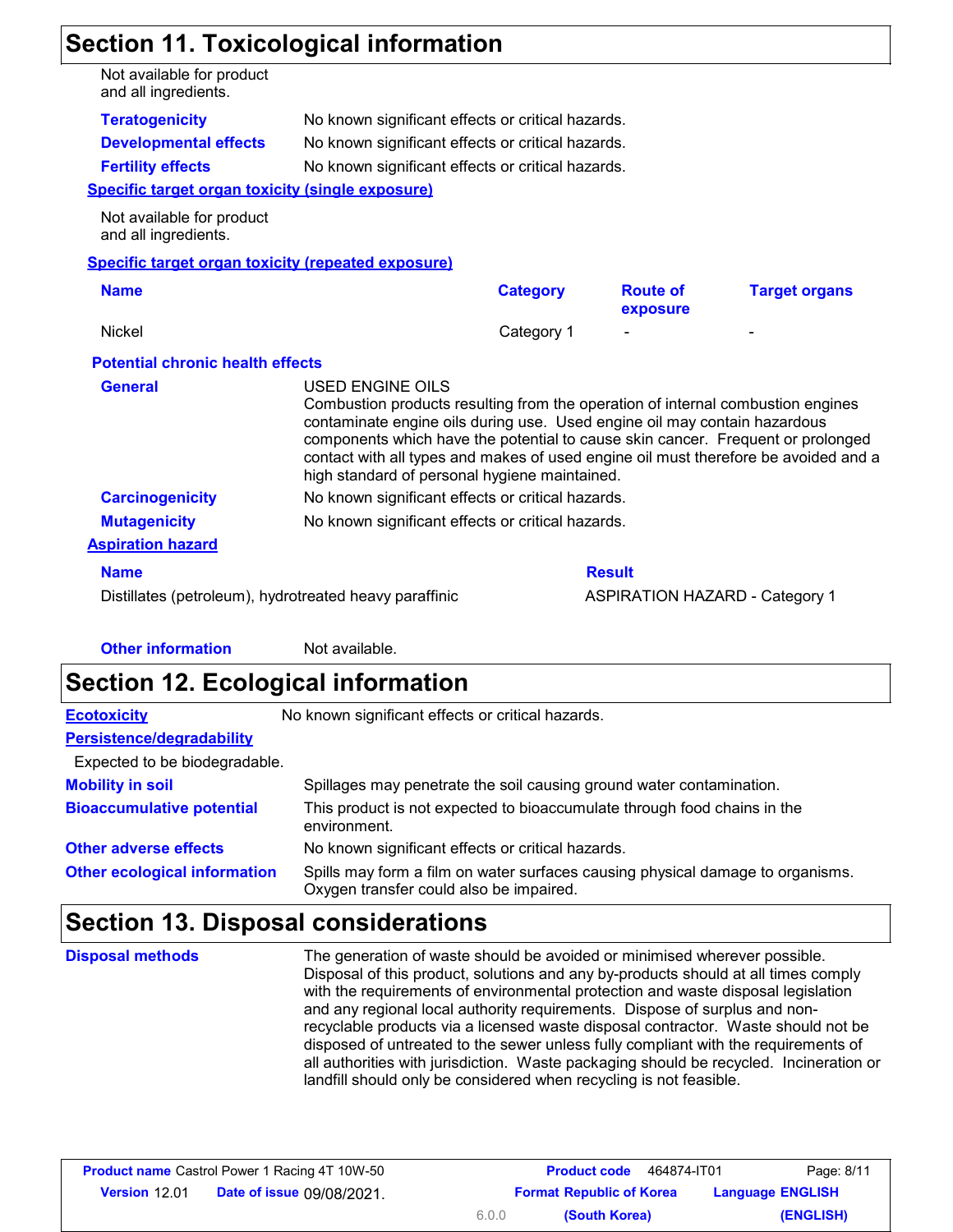### **Section 13. Disposal considerations**

**Disposal precautions** This material and its container must be disposed of in a safe way. Empty containers or liners may retain some product residues. Avoid dispersal of spilt material and runoff and contact with soil, waterways, drains and sewers.

### **Section 14. Transport information**

|                                         | <b>IMDG</b>              | <b>IATA</b>    |
|-----------------------------------------|--------------------------|----------------|
| A. UN number                            | Not regulated.           | Not regulated. |
| <b>B. UN proper</b><br>shipping name    | -                        |                |
| <b>C. Transport</b><br>hazard class(es) | $\overline{\phantom{0}}$ |                |
| <b>D. Packing group</b>                 | $\blacksquare$           |                |
| <b>E. Environmental</b><br>hazards      | No.                      | No.            |
| <b>F. Additional</b><br>information     | -                        |                |

**Special precautions for user** Not available.

# **Section 15. Regulatory information**

#### **Regulation according to ISHA**

| <b>ISHA article 117 (Harmful</b><br>substances prohibited<br>from manufacture)                                                                                                                                                          | None of the components are listed.                                                                                                                                |
|-----------------------------------------------------------------------------------------------------------------------------------------------------------------------------------------------------------------------------------------|-------------------------------------------------------------------------------------------------------------------------------------------------------------------|
| <b>ISHA article 118 (Harmful</b><br>substances requiring<br>permission)                                                                                                                                                                 | None of the components are listed.                                                                                                                                |
|                                                                                                                                                                                                                                         | <b>Exposure Limits of Chemical Substances and Physical Factors</b>                                                                                                |
| The following components have an OEL:<br>Distillates (petroleum), hydrotreated heavy paraffinic<br>Distillates (petroleum), solvent-dewaxed heavy paraffinic<br>Distillates (petroleum), hydrotreated heavy paraffinic<br><b>Nickel</b> |                                                                                                                                                                   |
| <b>ISHA Enforcement Regs</b><br><b>Annex 19 (Exposure</b><br>standards established for<br>harmful factors)                                                                                                                              | The following components are listed: Nickel and its insoluble inorganic compounds                                                                                 |
| <b>ISHA Enforcement Regs</b><br><b>Annex 21 (Harmful factors</b><br>subject to Work<br><b>Environment</b><br><b>Measurement)</b>                                                                                                        | None of the components are listed.                                                                                                                                |
| <b>ISHA Enforcement Regs</b><br><b>Annex 22 (Harmful Factors</b><br><b>Subject to Special Health</b><br>Check-up)                                                                                                                       | The following components are listed: metal working fluids: oil mist, mineral, metal<br>working fluids: oil mist, mineral, metal working fluids: oil mist, mineral |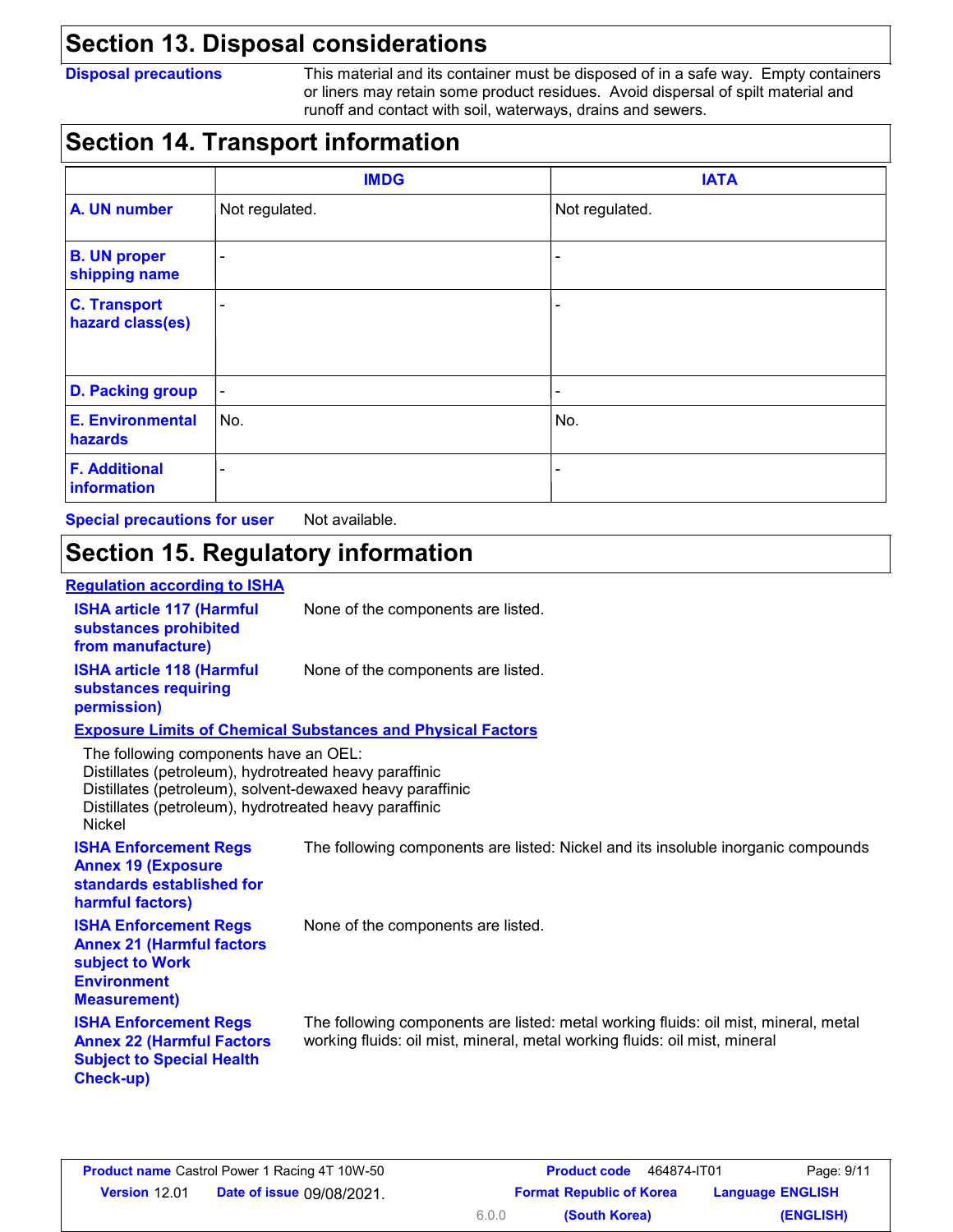# **Section 15. Regulatory information**

**Standard of Industrial Safety and Health Annex 12 (Hazardous substances subject to control)**

None of the components are listed.

#### **Regulation according to Chemicals Control Act**

| <b>CCA Article 20 Toxic</b><br><b>Chemicals (K-Reach</b><br><b>Article 20)</b> | Not applicable                                                                                                                                                                                 |
|--------------------------------------------------------------------------------|------------------------------------------------------------------------------------------------------------------------------------------------------------------------------------------------|
| <b>CCA Article 18 Prohibited</b><br>(K-Reach Article 27)                       | None of the components are listed.                                                                                                                                                             |
| <b>CCA Article 20 Restricted</b><br>(K-Reach Article 27)                       | None of the components are listed.                                                                                                                                                             |
| <b>CCA Article 11 (TRI)</b>                                                    | None of the components are listed.                                                                                                                                                             |
| <b>CCA Article 39 (Accident</b><br><b>Precaution Chemicals)</b>                | None of the components are listed.                                                                                                                                                             |
| <b>Dangerous Materials</b><br><b>Safety Management Act</b>                     | <b>Class:</b> Class 4 - Flammable Liquid<br><b>Item:</b> 6. Class 4 petroleums<br>Threshold: 6000 L<br>Danger category: III<br><b>Signal word:</b> Contact with sources of ignition prohibited |
| <b>Wastes regulation</b>                                                       | Designated Waste                                                                                                                                                                               |

#### **Regulation according to other foreign laws**

| <b>Australia inventory (AICS)</b>           | At least one component is not listed.                                                                                          |
|---------------------------------------------|--------------------------------------------------------------------------------------------------------------------------------|
| <b>Canada inventory</b>                     | All components are listed or exempted.                                                                                         |
| <b>China inventory (IECSC)</b>              | All components are listed or exempted.                                                                                         |
| <b>REACH Status</b>                         | The company, as identified in Section 1, sells this product in the EU in compliance<br>with the current requirements of REACH. |
| <b>Japan inventory (ENCS)</b>               | All components are listed or exempted.                                                                                         |
| <b>Korea inventory (KECI)</b>               | All components are listed or exempted.                                                                                         |
| <b>Philippines inventory</b><br>(PICCS)     | All components are listed or exempted.                                                                                         |
| <b>Taiwan inventory (TCSI)</b>              | All components are listed or exempted.                                                                                         |
| <b>United States inventory</b><br>(TSCA 8b) | All components are active or exempted.                                                                                         |

# **Section 16. Other information**

| <b>History</b>                                          |                                                                                                                                                                                                                                                 |
|---------------------------------------------------------|-------------------------------------------------------------------------------------------------------------------------------------------------------------------------------------------------------------------------------------------------|
| <b>Source of Information</b>                            | Sources of key data used to compile the Safety Data Sheet: Hazard assessment<br>review data, toxicological reviews, and product physical properties; component<br>supplier hazard communication data; and other publically available resources. |
| Date first prepared                                     | 05/02/2013                                                                                                                                                                                                                                      |
| <b>Number of revisions and</b><br>date of last revision | 12.01 09/08/2021.                                                                                                                                                                                                                               |
| <b>Prepared by</b>                                      | <b>Product Stewardship</b>                                                                                                                                                                                                                      |